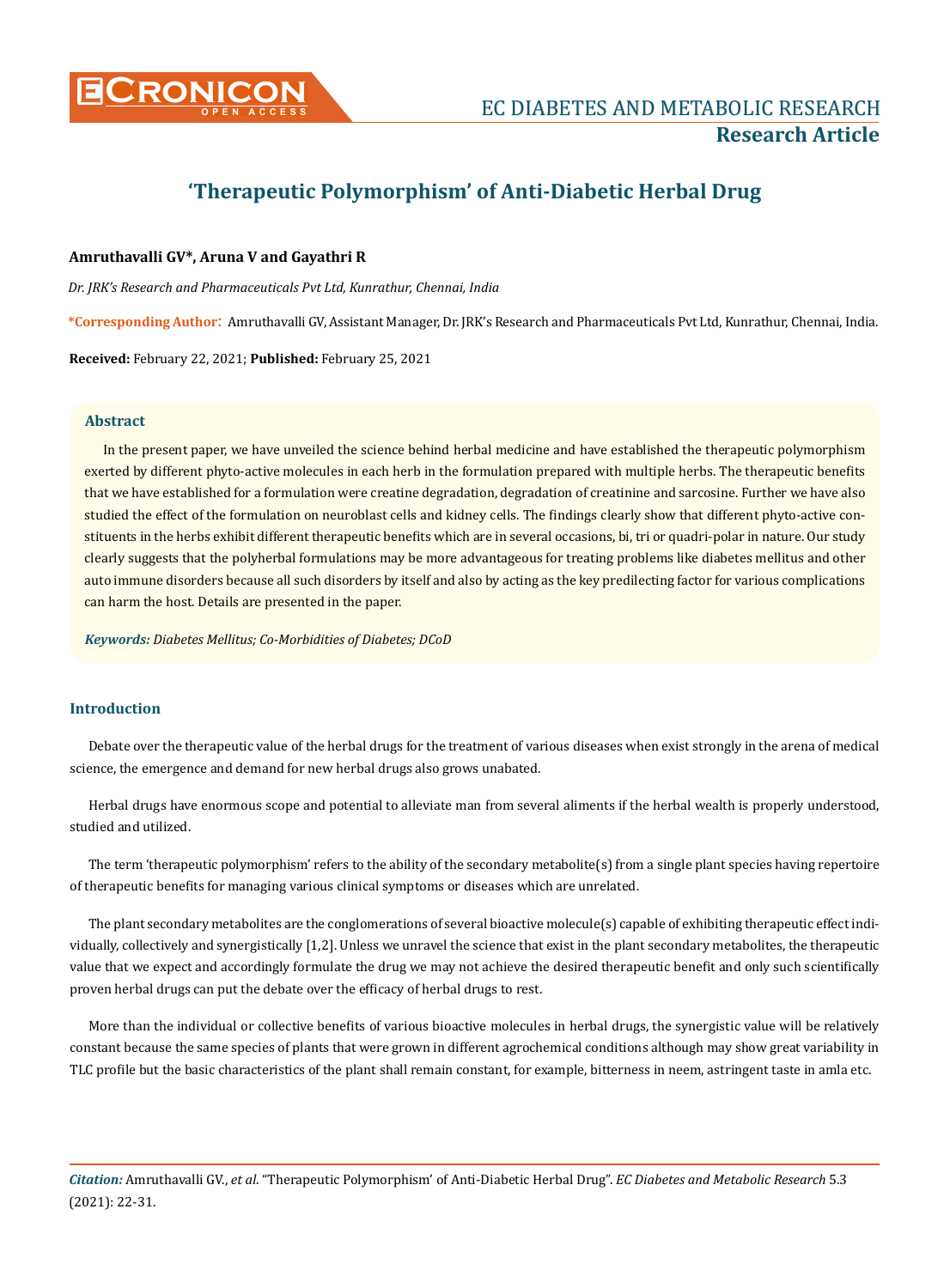The therapeutic polymorphism shown by the metabolites from a single plant itself is so complex and perplexing to understand means, the admixture of the metabolites of different plants will be far more difficult to understand and so shall the synergy between the metabolites of different plants in most of the polyherbal drug formulations.

Diabetes mellitus is an emerging health hazard and the disease (Diabetes mellitus) by itself and also as a single predisposing factor for various diseases, is causing great concern to the medical fraternity all over the world. Since the glucose being the key energy source for the cells of all organs, the cellular receptor for glucose, ability of glucose metabolism and glycogen conversion by the cells is considered to be universal code of cells in general.

The high glucose burden in the blood is likely to impair the functions of several organs and as a result, progressive multi-organ failure due to diabetes mellitus is quite common, such as diabetic cardiomyopathy, diabetic retinopathy, diabetic nephropathy and diabetic neuropathy etc. [3,4].

The polyherbal drugs will be useful in the initial stage of the disease and or post treatment management. Therefore, the role of herbal drugs must be placed appropriately in the treatment 'niche' and only then the real therapeutic polymorphic benefit of herbal drugs can be achieved.

In the present paper we have done an elaborate study on the synergy linked activity mapping of 8 herbs such as *Andrographis paniculata, Syzygium cumini, Tinospora cordifolia, Momordica charantia, Cyperus rotundus, Zingiber officinale, Piper nigrum, Adhatoda vasica* and a final formulation has been thus arrived. [5-12] And the formulation was studied in detail for its effect on creatine, creatinine and sarcosine at *in vitro* level. Subsequently, the formulation was also studied on renal cell line after inducing oxidative damage. Similarly, the effect of formulation was also studied on neuro blastoma cell line because AKD (Acute Kidney Diseases) often cause neuritis and therefore the diabetic people need polymorphic treatment such as regulation of blood glucose, glucose impedance in the blood and finally the reduce glucose induced organ impairments which is collectively called as diabetic co-morbidities.

The polyherbal drugs due to inter and intra-herb linked synergy may offer better therapeutic polymorphism for managing Diabetes mellitus, the epicenter of various disease radiation and several pathogen invasions. Our present study highlights the therapeutic polymorphism of the 'synergy linked activity mapping of a polyherbal formulation' for managing Diabetes mellitus. Details are presented in the paper.

# **Materials and Methods**

The formulation studied is coded as D-Co-D and details are given below:

### **Each tablet contains**

- • Nilavembu (*Andrographis paniculata*): 100 mg
- • Naval (*Syzygium cumini*) : 50 mg
- • Seenthil (*Tinospora cordifolia*): 50 mg
- • Pagal (*Momordica charantia*): 50 mg
- • Koraikizhangu (*Cyperus rotundus*): 50 mg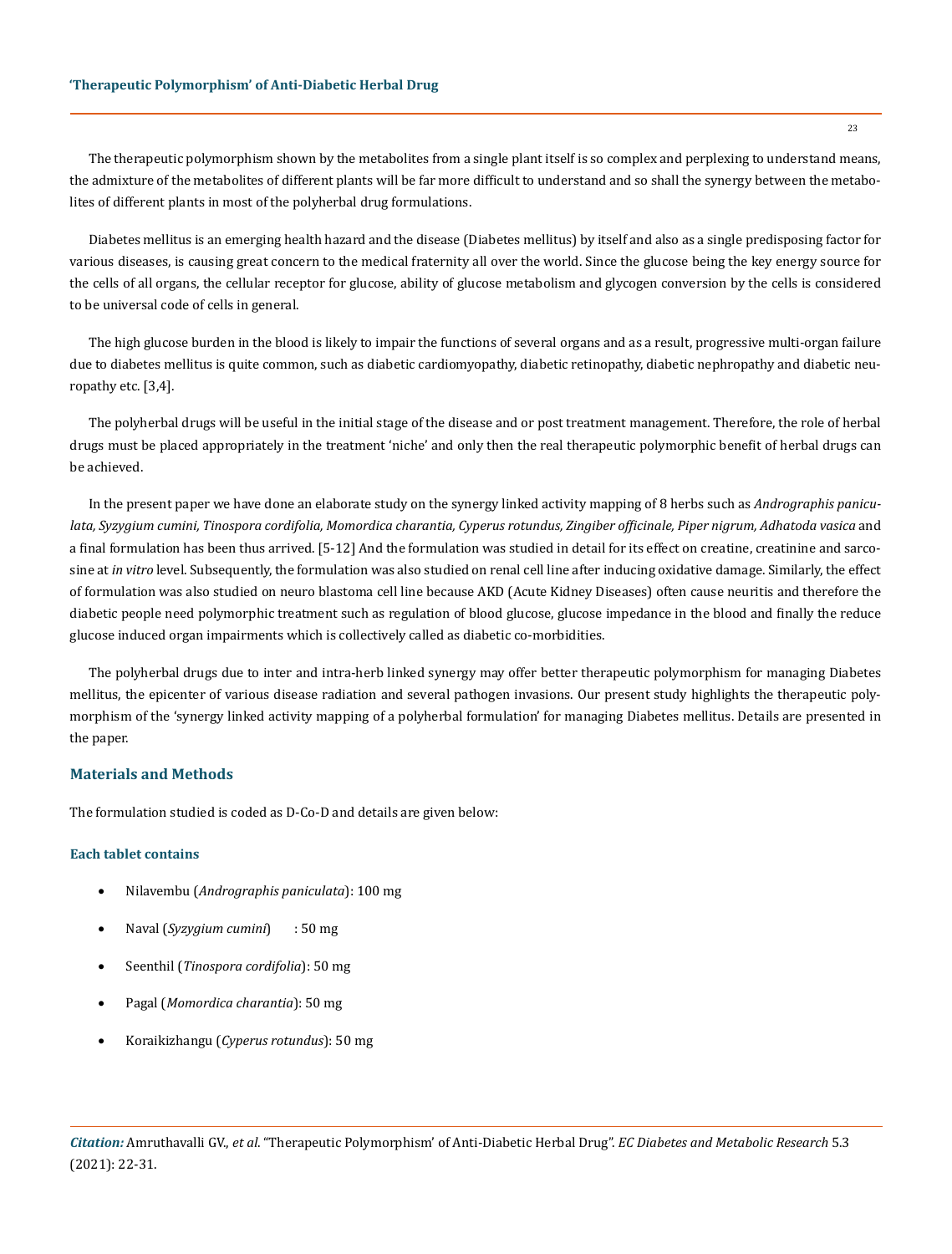- • Sukku (*Zingiber officinale*): 50 mg
- • Milaghu (*Piper nigrum*): 50 mg
- • Adathodai (*Adhatoda vasica*): 50 mg
- Excipients: Q.S

### **Enzymatic assay**

#### **Creatinine amidohydrolase assay**

The enzyme activity was assayed by estimating the decrease in creatinine level as a result of enzyme reaction. 0.5 ml of 50 mm potassium-sodium phosphate buffer with pH of 7.5 was prepared and then one µmole of creatinine was added to the above and then 0.5 ml of enzyme solution was incorporated to the above reaction mixture and was incubated at 37°C for 10 to 30 min. After incubation, 2 ml of 1% picric acid, 0.5 ml of 7.5% NaOH and 10 ml of deionized water were added and was called as Jaffe reaction.

To the Jaffe reaction mixture, before and after enzyme addition, the aqueous extract of DCOD (at varying concentrations such as 1, 2, 3 mg/ml) was added separately and studied the role of DCOD in enhancing either the enzyme activity or degradation of creatinine. The Jaffe reaction mixture was read at 520 nm and the difference in the OD values before and after reaction with the enzyme and the unit activity per ml of the enzyme solution was calculated. Thus, the role of DCOD in enhancing any of the above activity was arrived:

Creatininase units/ml =  $(0.D.b-O.D.t)/0.D.b x l/x 2 x$  dilution factor

Where T was the reaction time in min.

### **Creatine amidinohydrolase**

We have employed the method wherein the decrease in creatine by the enzyme reaction and followed by the addition of diacetyl alpha -naphthol.

In brief, to 0.5 ml of 0.1M phosphate buffer (pH 8.0) containing 0.5 µmole of creatine was added and 0.5 ml of the enzyme solution. And then the mixture was incubated at 37°C for 10 to 30 min. To the above reaction mixture 1.0 ml of diacetyl (1% stock diluted 20 fold with water) and 2.0 ml of alpha-naphthol (freshly prepared, 1% in 1.5 N NaOH) and 6.0ml of deionized water were added. After 30 min, the color developed was measured at 530 nm. The activity unit(s) per ml of the original enzyme solution was calculated by using the following formula:

# Creatinase units/m1 =  $(0.D.b-O.D.t)/0.D.b \times 1/T \times$  dilution factor

Where the value of O.D.b was that of color development due to 0.5 µmole Creatine under the conditions and was usually between 0.7 and 0.72.

#### **Sarcosine dehydrogenase**

Diformazane formed by the reduction of nitrotetrazolium blue (NTB) which was coupled with phenazine metho sulfate (PMS) and the dehydrogenase reaction was then measured.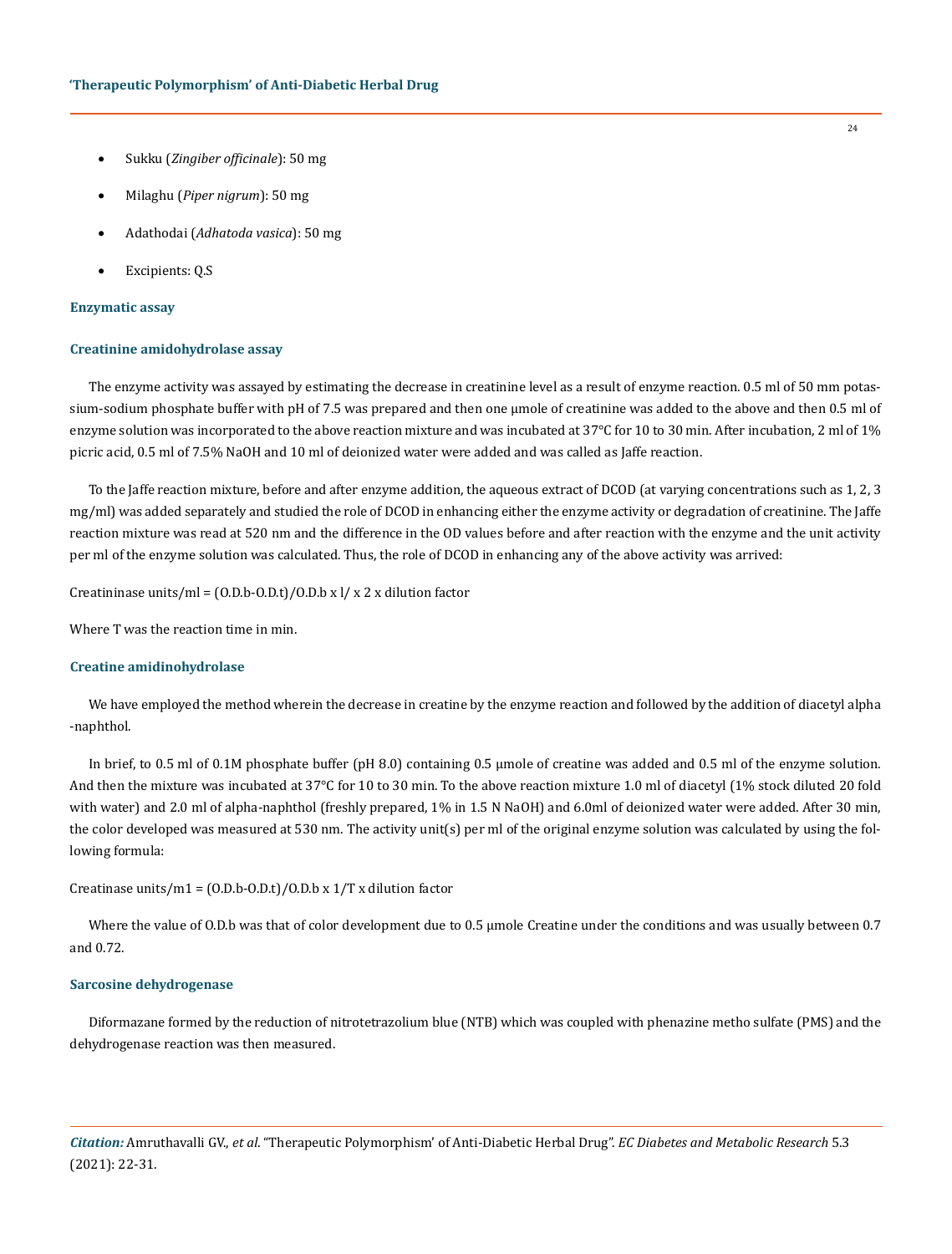In brief, to 0.5 ml of 0.5 M sarcosine solution was prepared in 50 mm Tris-HCl buffer (pH 7.5) containing 0.1 Triton X-100. To the above mixture, 0.5 ml of the enzyme and 0.1 ml of PMS-NTB were added and incubated at 37°C for 15 min. After incubation, 3 ml of 0.3 N HCl was added to the above reaction mixture and the absorbance of the same were read at 570 nm for diformazane. The activity in units per ml of the original enzyme solution was also calculated.

### **Cell culture assay**

### **Neuroblastoma cells**

Analogue of Human neuroblastoma SK N SH cells were cultured in minimum essential medium (MEM) supplemented with 1 mM nonessential amino acids, 0.5 mM L-glutamine, 0.1 mM sodium pyruvate and 10% FBS and maintained at 37°C in a humidified atmosphere of 5% CO $_2^{\rm{.}}$  When SK N SH cells reached 80% confluence, following tests were conducted.

### **Cytotoxicity assay**

Cell viability of SK N SH cells was measured by MTT assay. Cultured SK N SH cells  $(0.2 \times 10^6 \text{ cells}$  per well) were seeded into 96-wellplate containing in 200 mL of medium supplemented with 10% FBS. Extract of D-Co-D at various concentrations in DMSO were added to the well and plate was incubated in humidified CO<sub>2</sub> incubator with 5% CO<sub>2</sub> at 37°C for 24h. 20 µL of MTT reagent at a final concentration of 5 mg/mL were added to each well and incubated for an additional 4h period in humidified atmosphere. The medium was then removed; the insoluble formazan crystals were dissolved in 200 mL of 0.1N acidic isopropyl alcohol. Calorimetric measurement of MTT reduction was recorded at 570 nm.

#### **Neuroprotection assay**

Neuroprotection effect of D-Co-D extract was assayed by measuring induced neuronal cell death of SK N SH cells. Control and treated SK N SH cells (10, 20, 30 µg/ml of D-Co-D) were incubated with MTT for 3h in a humidified CO<sub>2</sub> incubator with 5% CO<sub>2</sub>.

To induce oxidative stress (neural death),  $1.0$  mM  $\rm H_2O_2$  was added and incubated for 24 hours. After incubation cell viability was tested by MTT. Cells pre-treated with D-Co-D were used for neuro-protection assay.

#### **Kidney HK-2 cells**

Analogue of Human kidney HK-2 cells were grown in keratinocyte-SFM media supplemented with 5% FBS, 0.005 g/ml, rhEGF and 0.05 mg/ml bovine pituitary extract and then incubated at 37°C in a 5% CO<sub>2</sub> in a humidified atmosphere. Cells were enumerated by Trypan blue dye exclusion and seeded at a density of 2  $\times$  10<sup>4</sup> cells in 96-well plates, the perimeter wells were filled with 100 µl of sterile water to avoid evaporation effects in the inner wells.

Stock of D-Co-D extract (10, 20 and 30 μg/ml was used for treatment and nephron protectant (negative control) valproic acid was prepared using DMSO and diluting this mixture further with media (for a final DMSO concentration of ≤ 0.4% in media). After overnight incubation, cells were treated D-Co-D in triplicate for 24h at the concentration described above.

### **Result**

#### **Enzymatic assay**

### **Creatinine amidohydrolase assay**

*Citation:* Amruthavalli GV., *et al*. "Therapeutic Polymorphism' of Anti-Diabetic Herbal Drug". *EC Diabetes and Metabolic Research* 5.3 (2021): 22-31.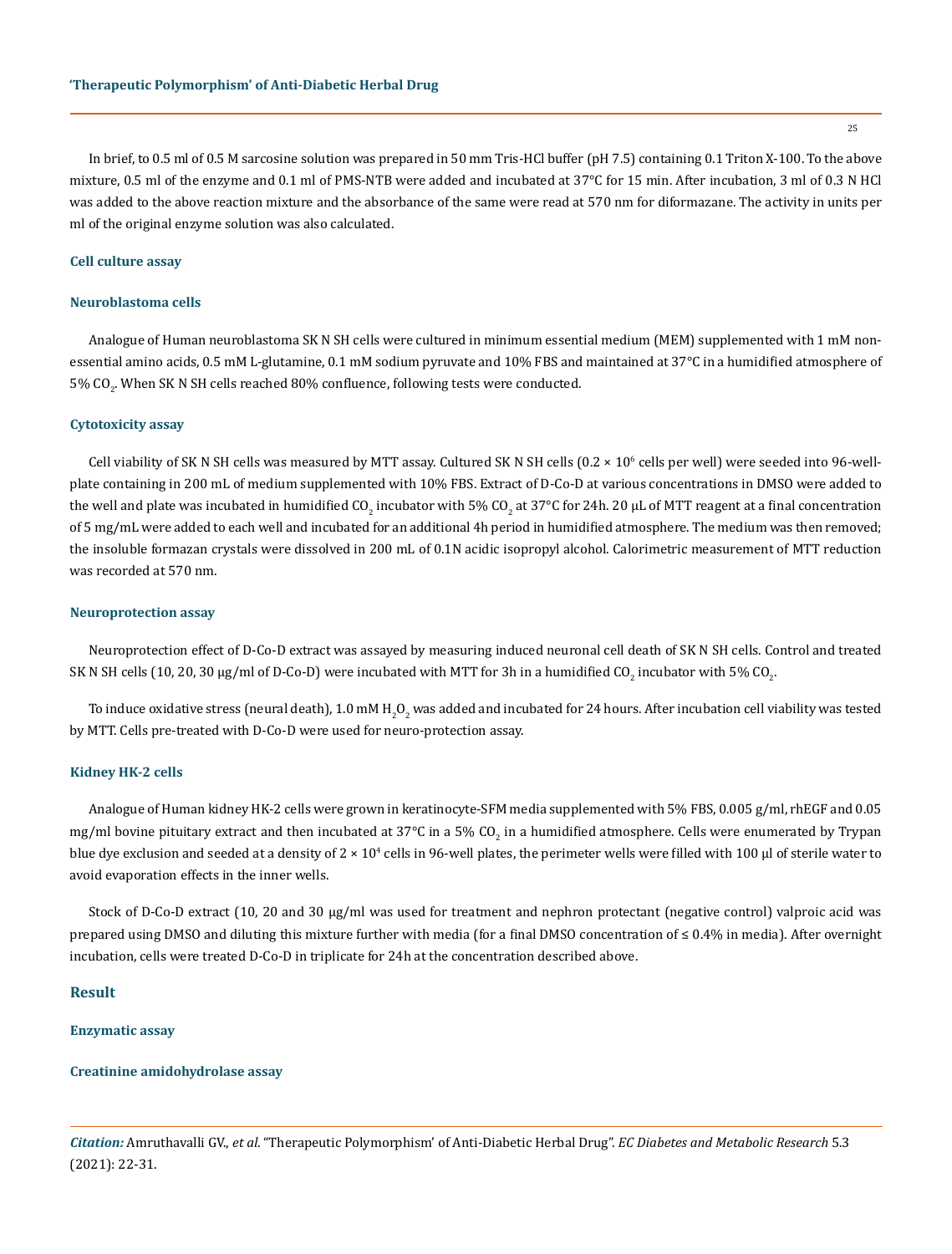The addition of DCOD to the Jaffe mixture at 1 mg/ml and incubated for 10 minutes prior to the addition of enzyme has resulted in 52% reduction in creatinine formation and the percentage reduction of creatinine increased to 56 and 64 respectively when the concentration of DCOD was increased to 2 and 3 mg/ml respectively.

The addition of DCOD to the Jaffe mixture along with the enzyme showed a marginal reduction in creatinine. For the three concentrations of DCOD such as 1, 2, 3 mg/ml respectively, the percentage reduction of creatinine was 44, 52 and 60 respectively. The above findings suggest that DCOD may possess bidirectional action viz., directly degrading creatinine and also promoting the enzymatic activity (Table 1).

| S.no | <b>Test details</b>                                           | <b>Enzyme activity (Units/ml)</b><br><b>vs concentration of DCOD</b> | % reduction of<br>creatinine |
|------|---------------------------------------------------------------|----------------------------------------------------------------------|------------------------------|
| 1    | Jaffe mixture (with creatinine) devoid of en-<br>zyme $(A)$   | 2.5                                                                  |                              |
| 2    | [affe reaction mixture (Creatinine + enzyme)<br>(B)           | 1.8                                                                  | 28                           |
| 3    | To A, addition of 1 μg/ml DCOD 10' before<br>enzyme treatment | 1.2                                                                  | 52                           |
| 4    | To A, addition of 2 μg/ml DCOD 10' before<br>enzyme treatment | 1.1                                                                  | 56                           |
| 5    | To A, addition of 3 μg/ml DCOD 10' before<br>enzyme treatment | 0.9                                                                  | 64                           |
| 6    | To B, 1 μg/ml DCOD added along with enzyme                    | 1.4                                                                  | 44                           |
| 7    | To B, 2 μg/ml DCOD added along with enzyme                    | 1.2                                                                  | 52                           |
| 8    | To B, 3 µg/ml DCOD added along with enzyme                    | 1.0                                                                  | 60                           |

*Table 1: Bidirectional effect of D-Co-D on creatinine and Creatinine amidohydrolase.*

# **Creatine amidinohydrolase**

DCOD marginally reduced the secondary by product of creatinine i.e. creatine.

The % reduction of creatine was 10.5, 21.0 and 31.5 respectively for 1, 2 and 3mg/ml of DCOD (Table 2).

| S.no | <b>Test details</b>                                 | <b>Enzyme activity (Units/ml)</b><br>vs concentration of DCOD | % reduction of creatine |
|------|-----------------------------------------------------|---------------------------------------------------------------|-------------------------|
|      | Reaction mixture (with creatine) and Creatinase (A) | 1.9                                                           |                         |
|      | A with $1 \mu g/ml D COD$                           | 1.7                                                           | 10.5                    |
| 2    | A with $2 \mu g/ml D COD$                           | 1.5                                                           | 21.0                    |
| 4    | A with $3 \mu g/ml DCOD$                            | 1.3                                                           | 31.5                    |

*Table 2: Creatine amidinohydrolase.*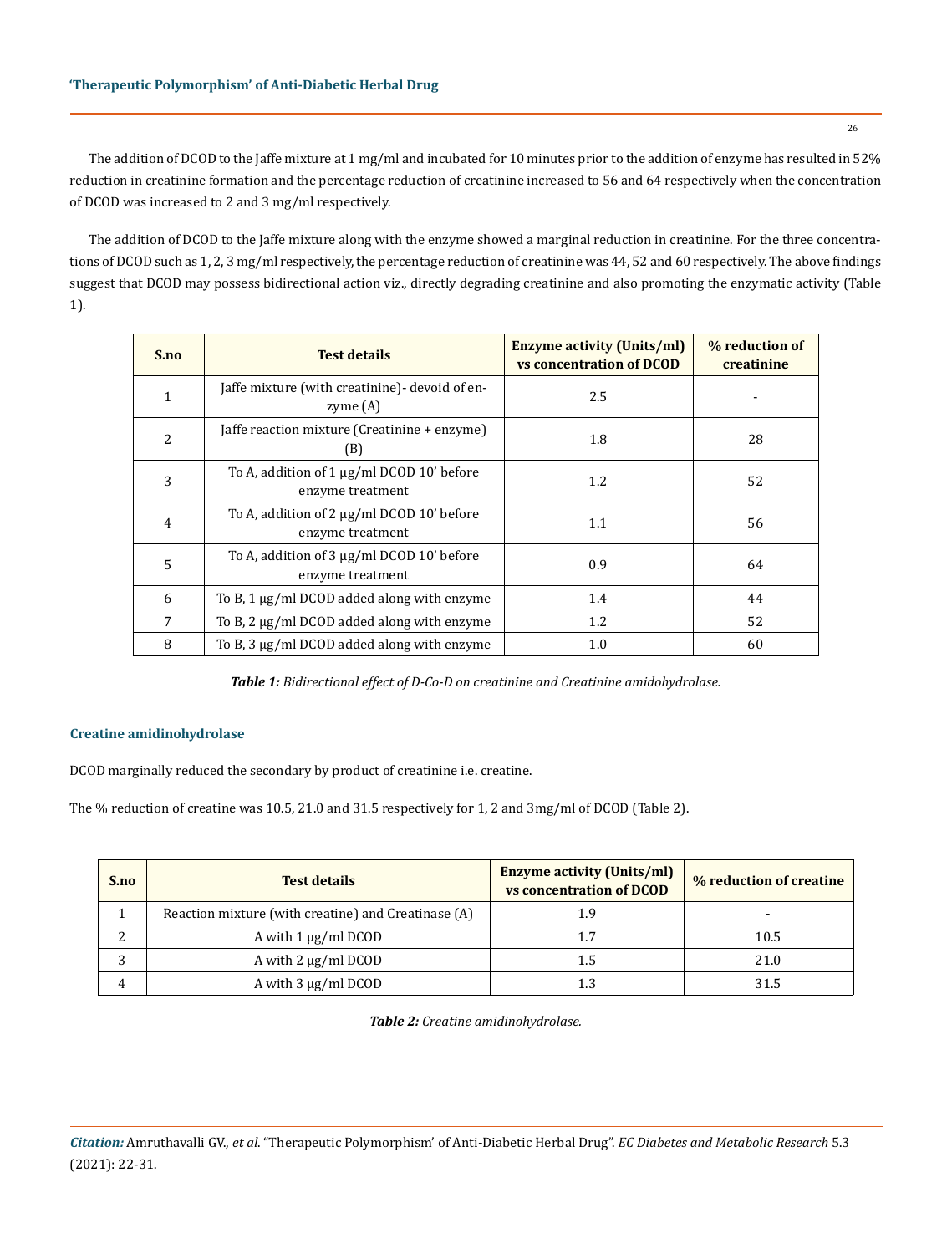# **Sarcosine dehydrogenase**

DCOD reduced the enzyme demand of sarcosine and which was directly relatable to the concentration of D-Co-D (Table 3).

| S.no | <b>Test details</b>       | <b>Enzyme activity (Units/ml) required for</b><br>activity vs concentration of DCOD |
|------|---------------------------|-------------------------------------------------------------------------------------|
|      | Reaction mixture (A)      | 30                                                                                  |
| 2    | A with $1 \mu g/ml D COD$ | 25                                                                                  |
| 3    | A with $2 \mu g/ml D COD$ | 19                                                                                  |
| 4    | A with $3 \mu g/ml DCOD$  | 16                                                                                  |

*Table 3: Sarcosine dehydrogenase.*

## **Cell culture assay**

# **Cytotoxicity assay**

D-Co-D upto a concentration of 30 μg/ml did not exhibit cytotoxic effect to SK N SH cells (Analogue of Human neuroblastoma) (Table 4).

| Concentration of D-Co-D in µg/ml | % of viable cells |
|----------------------------------|-------------------|
| Control                          | 100               |
| 10                               | 60                |
| 20                               | 50                |
| 30                               | 40                |

*Table 4: Effect of D-Co-D on neuroblastoma.*

# **Neuroprotection assay**

D-Co-D showed neuro protection effect to neuroblastoma cells from oxidative damage and the effect was directly proportional to the concentration of D-Co-D (Table 5).

| Concentration of $D$ -Co-D in $\mu$ g/ml | % of viable cells |
|------------------------------------------|-------------------|
| Treated control                          |                   |
| Untreated control                        | 100               |
| 10                                       | 40                |
| 20                                       | 50                |
| 30                                       | 60                |

*Table 5: Effect of D-Co-D on neuro-protection.*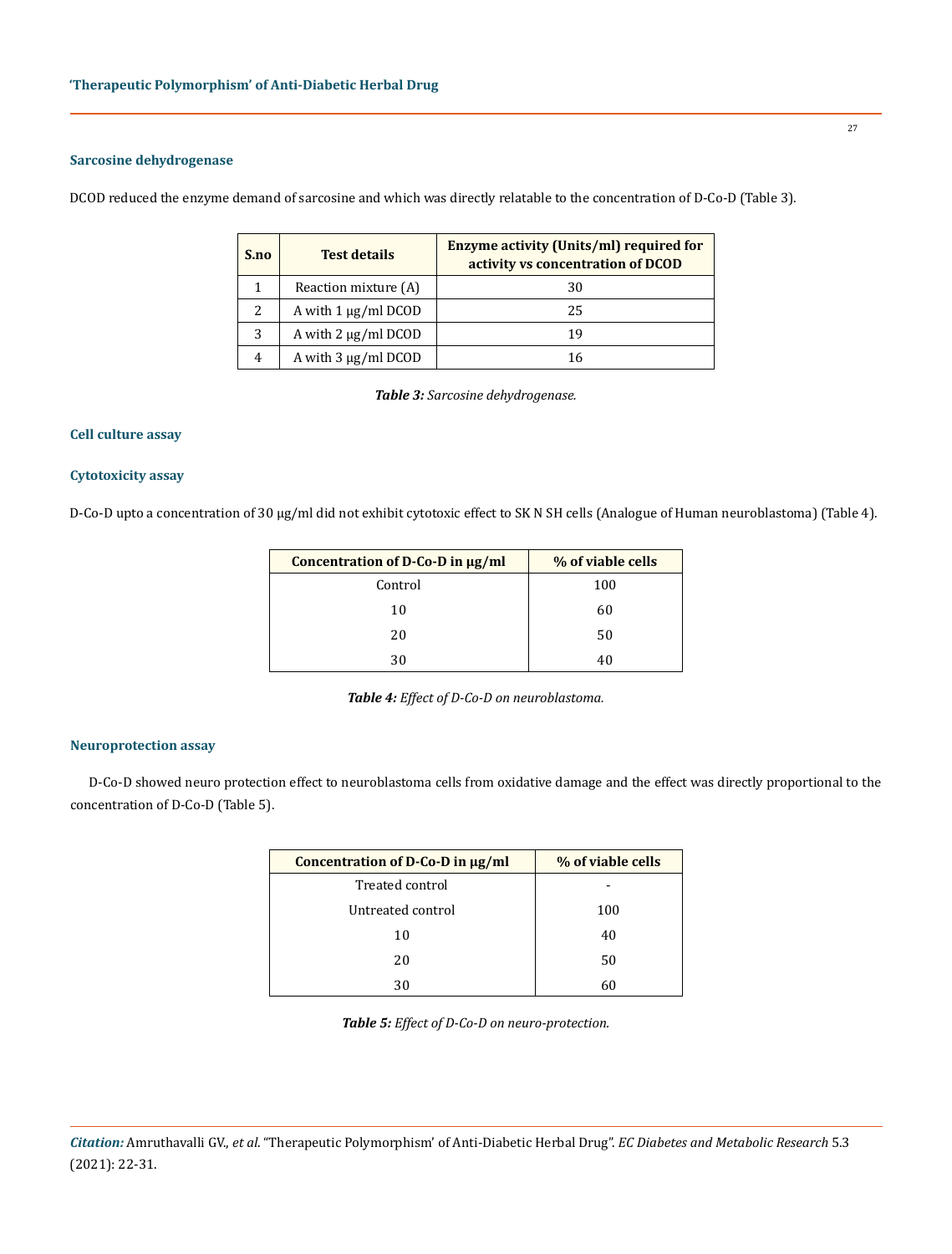### **Kidney HK-2 cells**

D-Co-D did not induce any cytotoxic effect on Kidney HK-2 cells (Table 6).

| Concentration (µg/ml) | % Death |
|-----------------------|---------|
| 10                    | 10      |
| 20                    | 20      |
| 30                    | 4በ      |

*Table 6: Cytotoxicity assay on Kidney HK-2 cells.*

#### **Discussion**

The poly herbal formulation that we made after ascertaining the synergy linked activity of the secondary metabolites of 8 plants at inter and intra level showed significant effect in decreasing creatine. Interestingly the formulation induced both the enzyme-creatine amidinohydrolase and degradation of the substrate - creatine.

The binary activity of the formulation can be assumed due to the synergy linkage that exists between different herbs in the formulation. The secondary metabolites of all the eight herbs used in the formulation such as *Andrographis paniculata, Syzygium cumini, Tinospora cordifolia, Momordica charantia, Cyperus rotundus, Zingiber officinale, Piper nigrum, Adhatoda vasica* when tested individually both on creatine and in the reaction mixture with the substrate and the enzyme-creatine amidinohydrolase showed that the formulation does not possess any substrate degradation effect. However, the metabolites of some of the herbs showed strong enzyme up regulation. Interestingly, the formulation showed substrate degradation effect and it might be due to the synergy between different herbs. Further the formulation also up-regulated the enzyme activity.

We could not explain why the individual herbs did not show any effect on substrate-creatine degradation but the polyherbal mixture showed such activity except the reason that we could attribute to the above is synergy. The synergy that we have established is although difficult to explain or demonstrate experimentally at the micro level but such limitation should not be allowed to deny the existence of such scientific miasma.

In our earlier study we have established different fractions of the herbal extracts when tested individually showed wide spectrum of activity such as anti-bacterial, anti-viral, anti-fungal and anti-larvicidal. Similarly, different fractions also showed wide range of activities at various biochemical processes. When we re-agglomerated all the different fractions and then pooled and tested, to our surprise we observed a new bio-chemical activity which was never seen in any of the individual fractions.

Although the scientific intrigue behind the synergy needs to be experimentally explained but in any case the synergy holds a positive value for therapy and also the synergy emphasize that the native healing recipes must be formulated the way they are enshrined in the ancient texts.

Interestingly we have also observed a stable synergistic benefit in several herbal metabolites of the same species sourced from different agro-climatic regions (data submitted elsewhere for publication) however the thin layer chromatographic pattern of the herbs showed great variability. Therefore, we hypothesize that the synergistic benefit may be linked at species or genus level, whereas the activity of different bio-active molecules in the extract conglomerate may not be stable because the formation of several secondary metabolites in the plants is stimuli specific and therefore the plants grown in different agro climatic zones may not possess all the secondary metabolites. If we identify the constitutional synergistic marker benefit of the herbal metabolites of the plant chosen and accordingly the formulation is made, a credible science over herbal drugs can be easily achieved.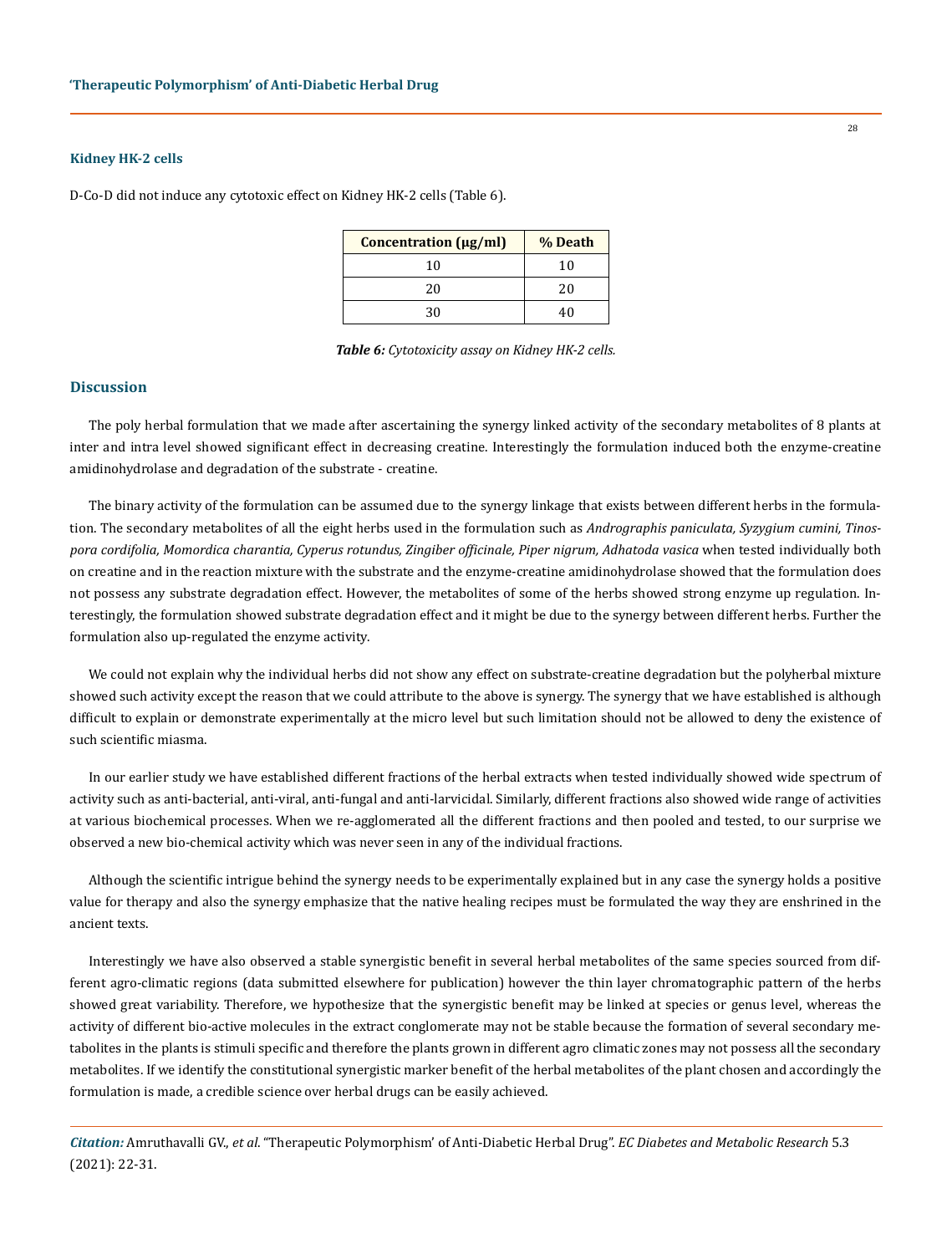Creatine is the source material for creatinine. Creatine is released from the muscles where it is stored, subsequent to its synthesis by kidney and liver. During diabetes mellitus, the creatine breakdown occurs and as a result, creatinine is released. The creatine impairs renal function due to its abundance in the blood stream and therefore the degradation of creatine is necessary to bring down the burden of the kidney.

The polyherbal formulation that we have tested showed both creatine degradation as well as the upregulation of creatine amidinohydrolase. Subsequently we have focused on the effect of polyherbal drug on sarcosine and its accumulation in human body, as it can lead to prostate cancer. Sarcosine is also known to get accumulated during Diabetes mellitus. Therefore, cleansing the body of sarcosine is necessary. The polyherbal formulation showed great effect in upregulating the activity of sarcosine dehydrogenase. However, we could not establish any sarcosine decomposing effect of the formulation.

We do not know whether the formulation actually increases the enzyme synthesis or increases the activity. In *in vitro* system the increased enzyme synthesis cannot be established therefore the finding has to be squired up to the enzyme activity enhancement alone. When none of the individual herbs have shown any effect on the substrate, how the formulation made with the above herbs has effect on enzyme and substrate remains a mystery to us. The above finding once again compelled us to believe that a synergy may exist between the herbs.

The underlying mechanism of action around the herbal drugs is quite puzzling. Whether the formulation directly exhibits certain pharmacological action or the broken down end product(s) of the formulation in mammalian system is responsible for the above is difficult to ascertain. If the end product of the metabolism of the herbal formulation is responsible means the end product level synergy between different herbs also cannot be ruled out. From the scientific prospective although knowing 'what, why, how, where and when' needs to be established but from the medical requirements point of view, mere benefit alone is sufficient.

Patients need relief and the disease needs treatment. If the treatment and relief can be achieved but at the same time the underlying cause and effect relationship (structure and activity) of the drug cannot be established or difficult to establish should not limit or dismiss the value of herbal drugs for treating various diseases.

Sometime in medical science especially in treating patients from various medical agonies, the Machiavelli principle may be more appropriate than theorizing and questioning several aspects of the drug in practical sense such information has no bearing on relief and treatment.

We have studied the polyherbal formulation on kidney cell line SK N SH cells. The cellular protection in response to treatment with the polyherbal drug after intentional induction of oxidative damage upon the cells showed that the formulation could protect the cells greatly from the oxidative damage. However, in our earlier study on the reaction between the formulation and DPPH showed that the formulation does not have any significant effect in preventing DPPH. This once again reiterates the possibility of a synergy between cells and the formulation; the formulation may be eliciting cellular response and thus the biochemical reaction has occurred. The findings also suggest that the formulation may directly establish synergy with the cells and the metabolic end product of the formulation may not be responsible for the pharmacological effect. Strikingly our above observation also indicates the misnomer status of the universal notion about the herbal drugs that the herbal drugs are slow acting and therefore prolonged therapy may be required to experience the result.

Neural blastoma cells are quite vulnerable and susceptible to high blood glucose and renal impairment. Therefore, we were a bit curious to study whether the formulation would offer protection to neuro blastoma cells. The neuro blastoma cells did not show any cytotoxic susceptibility to the formulation and no significant decline in the population of cells were observed. Since the renal impairment and nerve damage are interlinked, the present therapeutic polymorphism shown by the formulation assumes great significance in the treatment of diabetes and co-morbidities associated with Diabetes mellitus.

*Citation:* Amruthavalli GV., *et al*. "Therapeutic Polymorphism' of Anti-Diabetic Herbal Drug". *EC Diabetes and Metabolic Research* 5.3 (2021): 22-31.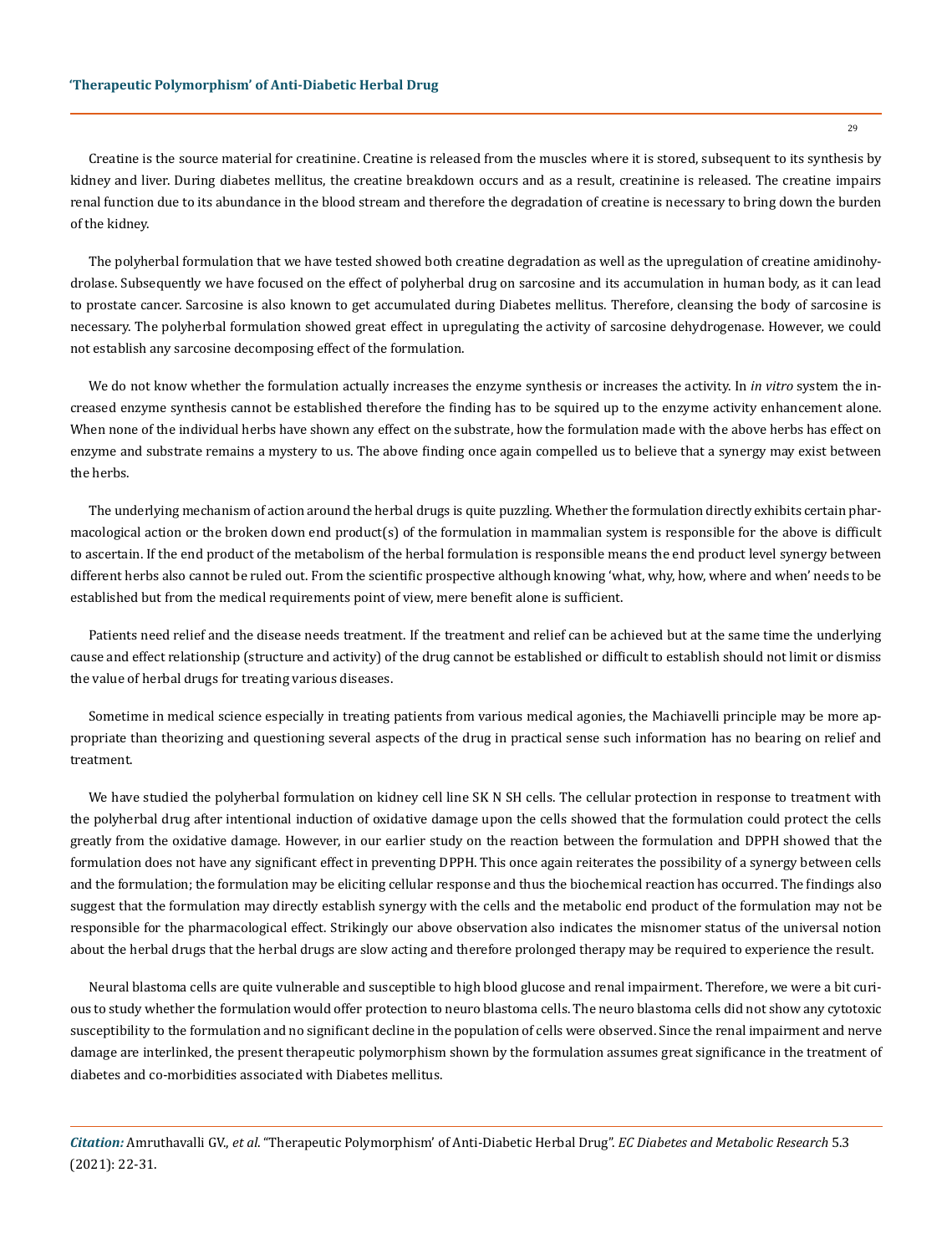We are the first to report the possible synergy in plant secondary metabolites and study them in detail for validating the synergic hypothesis and therapeutic polymorphism of a poly herbal formulation. Our findings clearly show that the polyherbal formulation that we have studied may be useful for the treatment of the comorbidities associated with Diabetes mellitus.

# **Conclusion**

DCOD, a polyherbal formulation was found to degrade creatine and creatinine *in vitro* as well as offers neuroprotection to SK NSH cells and kidney cells HK-2. Further the formulation also inhibited sugar assimilation by yeast cells as well as exhibited glucose absorption in situ indicating the possible anti-diabetic effect of the formulation. The formulation is comprised of 8 medicinal herbs and each herb in its native form is a combination of several phyto-active molecules. The spectrum of therapeutic benefit we observed for the formulation may be due to the polymorphic phytoactives of different herbs and associated polymorphic pharmacologic benefit. The formulation clearly gives a scope for the effective treatment and management of diabetes mellitus in future especially for preventing organ level damages.

## **Bibliography**

- 1. Kishan Gopal Ramawat., *et al.* ["The Chemical Diversity of Bioactive Molecules and Therapeutic Potential of Medicinal Plants". Chapter](https://link.springer.com/chapter/10.1007%2F978-3-540-79116-4_2)  [2 \(2008\): 15.](https://link.springer.com/chapter/10.1007%2F978-3-540-79116-4_2)
- 2. [Ramawat KG. "Secondary metabolites in nature". In: Ramawat KG, Merillon JM \(eds\) Biotechnology: Secondary Metabolites". Science](https://www.routledge.com/Biotechnology-Secondary-Metabolites/Ramawat-Merillon/p/book/9780367453237)  [Publishers, Enfield, CT \(2007\): 21.](https://www.routledge.com/Biotechnology-Secondary-Metabolites/Ramawat-Merillon/p/book/9780367453237)
- 3. Kawahito S., *et al.* ["Problems associated with glucose toxicity: role of hyperglycemia-induced oxidative stress".](https://www.researchgate.net/publication/26784490_Problems_associated_with_glucose_toxicity_Role_of_hyperglycemia-induced_oxidative_stress) *World Journal of Gastroenterology* [15.33 \(2009\): 4137-4142.](https://www.researchgate.net/publication/26784490_Problems_associated_with_glucose_toxicity_Role_of_hyperglycemia-induced_oxidative_stress)
- 4. [M Loredana Marcovecchio. "Complications of Acute and Chronic Hyperglycemia" \(2017\): 1-5.](https://www.touchendocrinology.com/diabetes/journal-articles/complications-of-acute-and-chronic-hyperglycemia/)
- 5. Nugroho AE., *et al.* ["Pancreatic effect of andrographolide isolated from](https://scialert.net/abstract/?doi=pjbs.2014.22.31) *Andrographis paniculata* (Burm. f.) Nees". *Pakistan Journal of [Biological Sciences](https://scialert.net/abstract/?doi=pjbs.2014.22.31)* 1 (2014): 22-31.
- 6. Claudio Coimbra Teixeira., *et al.* "*Syzygium cumini* [\(L.\) Skeels in the Treatment of Type 2 Diabetes".](https://pubmed.ncbi.nlm.nih.gov/15562231/) *Diabetes Care* 27.12 (2004): 3019- [3020.](https://pubmed.ncbi.nlm.nih.gov/15562231/)
- 7. Rohit Sharma., *et al.* "Antidiabetic claims of *Tinospora cordifolia* [\(Willd.\) Miers: critical appraisal and role in therapy".](https://www.sciencedirect.com/science/article/pii/S2221169115301738) *Asian Pacific [Journal of Tropical Biomedicine](https://www.sciencedirect.com/science/article/pii/S2221169115301738)* 5.1 (2015): 68-78.
- 8. Rufine Fachinan., *et al.* ["Effectiveness of Antihyperglycemic Effect of](https://pubmed.ncbi.nlm.nih.gov/29317893/) *Momordica charantia*: Implication of T-Cell Cytokines". *Evidence-[Based Complementary and Alternative Medicine](https://pubmed.ncbi.nlm.nih.gov/29317893/)* (2017): 8.
- 9. Studies on the antidiabetic activities of *Momordica charantia* [fruit juice in streptozotocin-induced diabetic rats".](https://www.ncbi.nlm.nih.gov/pmc/articles/PMC6130663/) *Pharmaceutical Biology* [55.1 \(2017\): 758-765.](https://www.ncbi.nlm.nih.gov/pmc/articles/PMC6130663/)
- 10. Hong Hanh Thi Tran., *et al.* ["Inhibitors of αglucosidase and α-amylase from](https://www.tandfonline.com/doi/full/10.3109/13880209.2013.814692) *Cyperus rotundus*". *Pharmaceutical Biology* 52.1 (2014): [74-77.](https://www.tandfonline.com/doi/full/10.3109/13880209.2013.814692)
- 11. Araujo AJS., *et al.* "Effect of Ginger (*Zingiber officinale*[\) Supplementation on Diabetes: An Update".](https://www.imedpub.com/articles/effect-of-ginger-zingiber-officinalesupplementation-on-diabetes-an-update.php?aid=23989) *American Journal of Phytomedicine [and Clinical Therapeutics](https://www.imedpub.com/articles/effect-of-ginger-zingiber-officinalesupplementation-on-diabetes-an-update.php?aid=23989)* 6.3 (2018): 13.